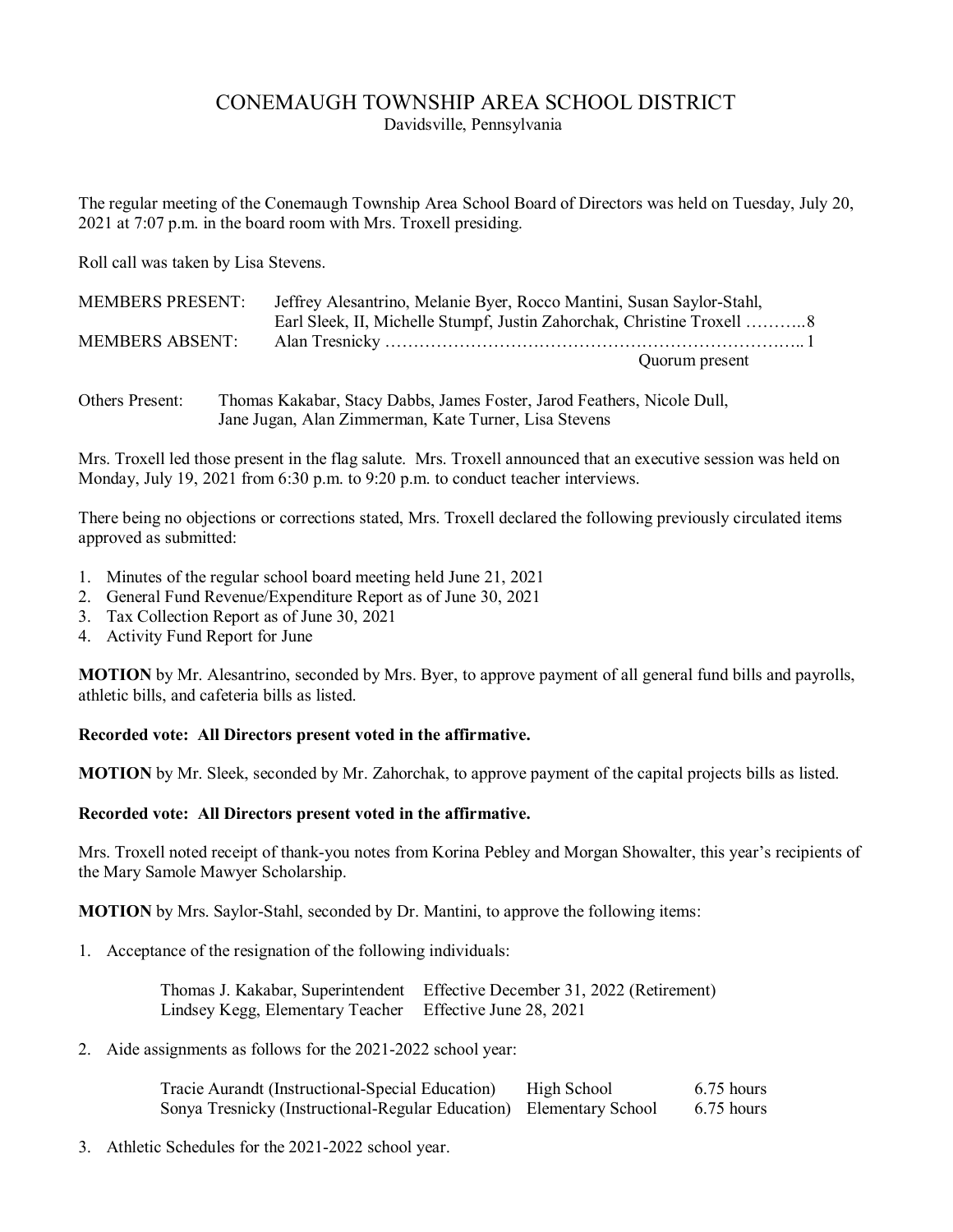Conemaugh Township Area School District July 20, 2021

4. Appointment of the following individuals as Kitchen Helpers for three (3) hours per day, with fringe benefits as outlined in the Cafeteria Employees' Handbook and pending receipt of clearances:

| Kathleen M. Diamond | \$10.30 per hour (prior C.T. experience) |
|---------------------|------------------------------------------|
| Diana Mulholland    | $$10.00$ per hour                        |
| Tonya L. Telenko    | $$10.00$ per hour                        |

- 5. Agreement with Ignite Education Solutions/The Learning Lamp to provide Substitute Aides at a maximum cost of \$107.36 per day (pay rate of \$10/hour) for the 2021-2022 school year. [Note: If no district-employed substitutes are available.]
- 6. Permission to contribute \$200 to the 2021-2022 Somerset County Student Assistance Program Coordination Team. (same as in past years)
- 7. Permission for the following individuals to serve as volunteers during the 2021-2022 school year:

| Angela Blough         | <b>Elementary School</b>                                   |
|-----------------------|------------------------------------------------------------|
| <b>Benoit Denault</b> | Elementary School/High School Field Trips                  |
| Lori Denault          | Elementary School/High School Field Trips                  |
| Aaron Elliott         | Elementary Field Trips/Soccer/Track/Wrestling              |
| Jessica Elliott       | Elementary School/H. S. Field Trips/Soccer/Track/Wrestling |
| Allison Endler        | <b>Elementary School</b>                                   |
| Kenneth Fochtman      | Music Department/Elementary School                         |
| Aaron Kingan          | Music Department                                           |
| Jenilee Lasure        | <b>Elementary School</b>                                   |
| Matthew Lasure        | Golf                                                       |
| Danielle Ott          | <b>Elementary School</b>                                   |
| Billie Polonia        | <b>Elementary School</b>                                   |
| Bryan Purdy           | Elementary School/Elementary Basketball                    |
| Kristi Purdy          | Elementary School/Elementary Basketball                    |
| Paula Rolt-Fochtman   | Music Department/Elementary School                         |
| Eric Roman            | Junior High Girls' Soccer                                  |
| Amanda Tercek         | <b>Elementary School</b>                                   |

## **Recorded vote: All Directors present voted in the affirmative.**

**MOTION** by Mrs. Byer, seconded by Mrs. Saylor-Stahl, to approve the following requests for use of school facilities:

- 1. C. T. Marching Band/Band Competition High School Stadium/Concession Stand/Field House/Band Room/Front Fields Saturday, September 25, 2021 (10:00 a.m. to 11:00 p.m.) Catherine Kasun
- 2. C. T. Soccer Boosters/Monthly Meetings High School Classroom First Tuesday of each month (7:00 p.m. to 9:00 p.m.) Jessica Elliott
- 3. C. T. PTA/Monthly Meetings Elementary School Library First Tuesday of each month (6:30 p.m. to 8:00 p.m.) Amanda Tercek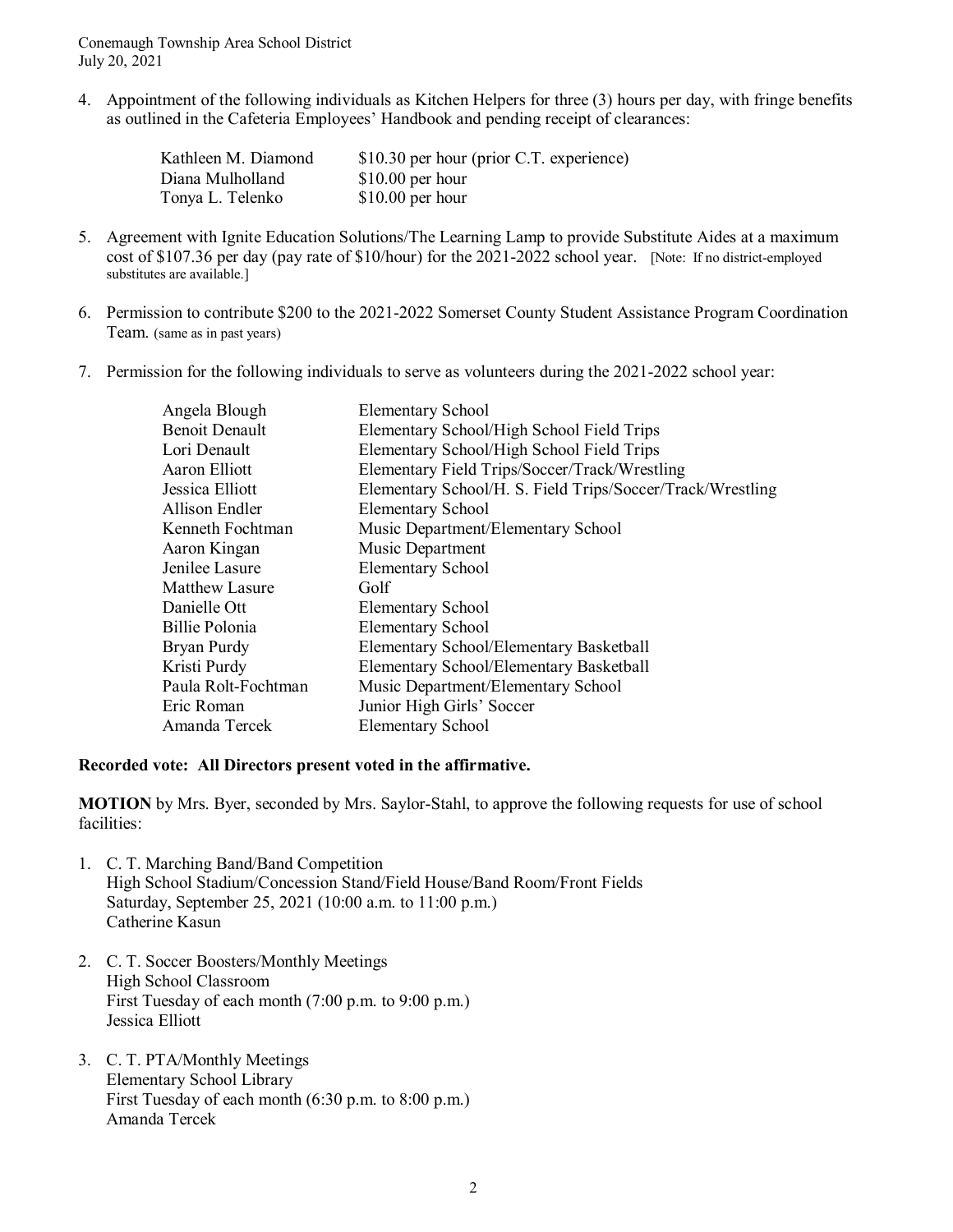Conemaugh Township Area School District July 20, 2021

#### **Recorded vote: All Directors present voted in the affirmative.**

**MOTION** by Mr. Zahorchak, seconded by Mrs. Stumpf, to approve the 2021-2022 Health and Safety Plan as presented.

#### **Recorded vote: All Directors present voted in the affirmative.**

**MOTION** by Dr. Mantini, seconded by Mr. Sleek, to approve a debt service payment of \$178,834.38 (2014 GOB) to The Bank of New York Mellon.

#### **Recorded vote: All Directors present voted in the affirmative.**

**MOTION** by Mrs. Stumpf, seconded by Mr. Alesantrino, to appoint Nicole M. Dull as Superintendent of the Conemaugh Township Area School District for a term beginning January 1, 2023 and ending June 30, 2027, with salary to be determined and contingent upon the execution of a satisfactory written contractual agreement.

#### **Recorded vote: All Directors present voted in the affirmative.**

**MOTION** by Mrs. Saylor-Stahl, seconded by Mr. Zahorchak, to permit students from the Shade-Central City School District to participate in Band and Cheerleading beginning with the 2021-2022 school year.

#### **Recorded vote: All Directors present voted in the affirmative.**

**MOTION** by Mrs. Stumpf, seconded by Mr. Zahorchak, to appoint the following individuals as teachers at the salaries listed beginning with the 2021-2022 school year:

| Korinne R. May          | Elementary/Special Education | \$44,488 (Step 2, Master's Degree; includes<br>\$200 for Special Education) |
|-------------------------|------------------------------|-----------------------------------------------------------------------------|
| Tammy M. Williams STEAM |                              | \$44,038 (Step 2, Master's Degree)                                          |

## **Recorded vote: All Directors present voted in the affirmative.**

**MOTION** by Dr. Mantini, seconded by Mrs. Stumpf, to create the position of School Social Worker and approve the job description as presented.

#### **Recorded vote: All Directors present voted in the affirmative.**

**MOTION** by Mrs. Stumpf, seconded by Mrs. Byer, approve new/revised Policies and documents as recommended by PSBA:

| Policy 218.1                  | <i>Weapons</i>                                                                 |  |
|-------------------------------|--------------------------------------------------------------------------------|--|
| Policy 218.2                  | Terroristic Threats/Acts                                                       |  |
| $236-AR-0$                    | Student Assistance Program (new)                                               |  |
| Policy $236.1$                | Threat Assessment; 236.1-AR-0 Threat Assessment Intake Form; 236.1-AR-1 Threat |  |
|                               | Assessment Checklist; 236.1-AR-2 Individualized Management Plan (all new)      |  |
| Policy 247                    | Hazing                                                                         |  |
| Policy 249                    | Bullying/Cyberbullying                                                         |  |
| Policy 805                    | <b>Emergency Preparedness and Response</b>                                     |  |
| Policy 805.2                  | <b>School Security Personnel</b>                                               |  |
| Safe2Say Something Procedures |                                                                                |  |

#### **Recorded vote: All Directors present voted in the affirmative.**